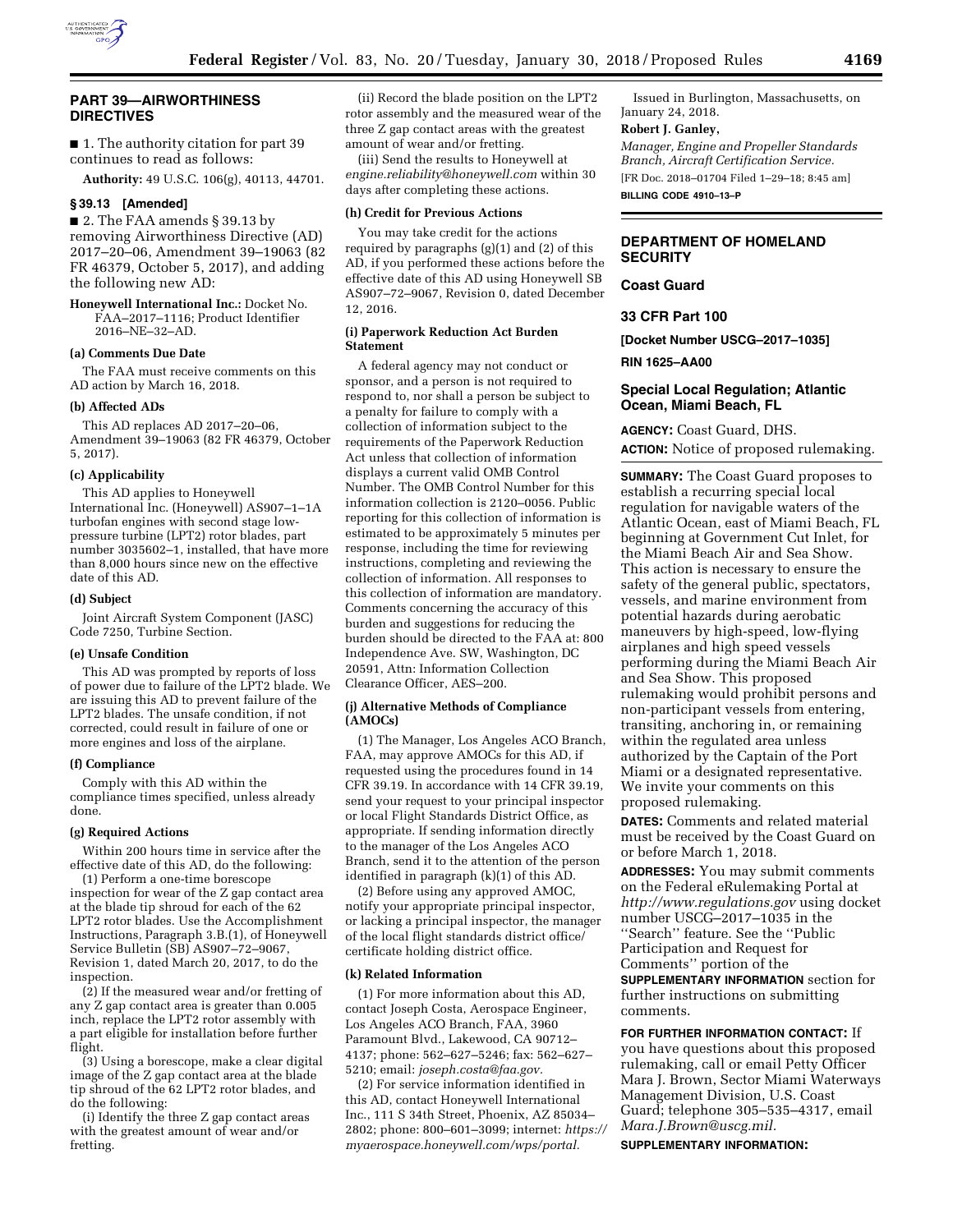CFR Code of Federal Regulations DHS Department of Homeland Security FR Federal Register NPRM Notice of proposed rulemaking § Section

# U.S.C. United States Code

# **II. Background, Purpose, and Legal Basis**

The city of Miami Beach has informed the Coast Guard it will be hosting the Miami Beach Air and Sea Show annually over one weekend (Saturday and Sunday) during the month of May. The special local regulation proposed for this event would cover all navigable waters of the Atlantic Ocean east of Miami Beach, FL beginning at Government Cut Inlet and continuing north approximately two miles. The regulated area is intended to protect personnel, vessels, and the marine environment from potential hazards during aerobatic maneuvers by high speed, low flying airplanes and high speed vessels during the air show. Over the years, there have been unfortunate instances of aircraft mishaps during performances at various air shows around the world. Occasionally, these incidents result in a wide area of scattered debris in the water that can damage property or cause significant injury or death to the public observing the air shows. The Captain of the Port Miami has determined that a special local regulation is necessary to protect the general public from hazards associated with aerial flight demonstrations.

The Coast Guard proposes this rulemaking under authority in 33 U.S.C. 1231.

# **III. Discussion of Proposed Rule**

This rule would establish a special local regulation over the waters of the Atlantic Ocean east of Miami Beach, FL beginning at Government Cut Inlet and continuing north approximately two miles. The duration of the regulated area is intended to ensure the safety of the aerial flight demonstrations and high speed boat races. Non participant vessels or persons will not be permitted to enter the regulated area without obtaining permission from the Captain of the Port or a designated representative. The Coast Guard will provide a notice of the regulated area by Broadcast Notice to Mariners and onscene designated representatives. The regulatory text we are proposing appears at the end of this document.

#### **IV. Regulatory Analyses**

We developed this proposed rule after considering numerous statutes and

Executive orders related to rulemaking. Below we summarize our analyses based on a number of these statutes and Executive orders and we discuss First Amendment rights of protestors.

# *A. Regulatory Planning and Review*

Executive Orders 12866 and 13563 direct agencies to assess the costs and benefits of available regulatory alternatives and, if regulation is necessary, to select regulatory approaches that maximize net benefits. Executive Order 13771 directs agencies to control regulatory costs through a budgeting process. This NPRM has not been designated a ''significant regulatory action,'' under Executive Order 12866. Accordingly, the NPRM has not been reviewed by the Office of Management and Budget (OMB), and pursuant to OMB guidance it is exempt from the requirements of Executive Order 13771.

This regulatory action determination is based on the size, location, duration, and time-of-day of the regulated area. Vessel traffic will be able to safely transit around the regulated area, which would impact a small designated area of the Atlantic Ocean. Moreover, the Coast Guard would issue a Broadcast Notice to Mariners via VHF–FM marine channel 16 about the zone, and the rule would allow vessels to seek permission to enter the zone.

### *B. Impact on Small Entities*

The Regulatory Flexibility Act of 1980, 5 U.S.C. 601–612, as amended, requires Federal agencies to consider the potential impact of regulations on small entities during rulemaking. The term ''small entities'' comprises small businesses, not-for-profit organizations that are independently owned and operated and are not dominant in their fields, and governmental jurisdictions with populations of less than 50,000. The Coast Guard certifies under 5 U.S.C. 605(b) that this proposed rule would not have a significant economic impact on a substantial number of small entities.

While some owners or operators of vessels intending to transit the regulated area may be small entities, for the reasons stated in section IV.A above, this proposed rule would not have a significant economic impact on any vessel owner or operator.

If you believe your business, organization, or governmental jurisdiction qualifies as a small entity and this rule would have a significant economic impact on it, please submit a comment (see **ADDRESSES**) explaining why you think it qualifies and how and to what degree this rule would economically affect it.

Under section 213(a) of the Small Business Regulatory Enforcement Fairness Act of 1996 (Pub. L. 104–121), we want to assist small entities in understanding this proposed rule. If you believe this rule would affect your small business, organization, or governmental jurisdiction and have questions concerning its provisions or options for compliance, please contact the person listed in the **FOR FURTHER INFORMATION CONTACT** section. The Coast Guard will not retaliate against small entities that question or complain about this proposed rule or any policy or action of the Coast Guard.

### *C. Collection of Information*

This proposed rule would not call for a new collection of information under the Paperwork Reduction Act of 1995 (44 U.S.C. 3501–3520).

# *D. Federalism and Indian Tribal Governments*

A rule has implications for federalism under Executive Order 13132, Federalism, if it has a substantial direct effect on the States, on the relationship between the national government and the States, or on the distribution of power and responsibilities among the various levels of government. We have analyzed this proposed rule under that Order and have determined that it is consistent with the fundamental federalism principles and preemption requirements described in Executive Order 13132.

Also, this proposed rule does not have tribal implications under Executive Order 13175, Consultation and Coordination with Indian Tribal Governments, because it would not have a substantial direct effect on one or more Indian tribes, on the relationship between the Federal Government and Indian tribes, or on the distribution of power and responsibilities between the Federal Government and Indian tribes. If you believe this proposed rule has implications for federalism or Indian tribes, please contact the person listed in the **FOR FURTHER INFORMATION CONTACT** section.

### *E. Unfunded Mandates Reform Act*

The Unfunded Mandates Reform Act of 1995 (2 U.S.C. 1531–1538) requires Federal agencies to assess the effects of their discretionary regulatory actions. In particular, the Act addresses actions that may result in the expenditure by a State, local, or tribal government, in the aggregate, or by the private sector of \$100,000,000 (adjusted for inflation) or more in any one year. Though this proposed rule would not result in such an expenditure, we do discuss the